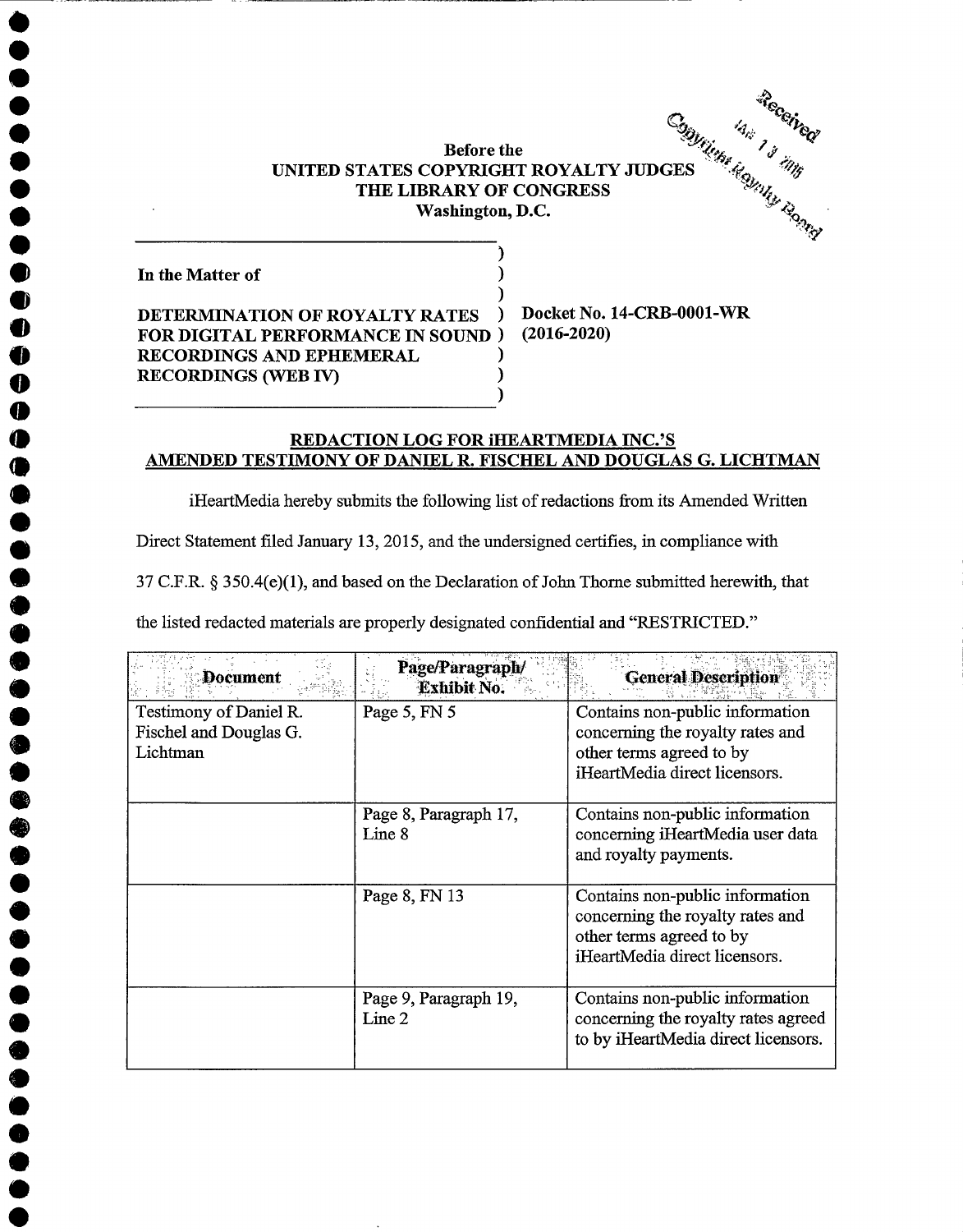| <b>Document</b> | Page/Paragraph/<br><b>Exhibit No.</b> | <b>General Description</b>                                                                                                                                                              |
|-----------------|---------------------------------------|-----------------------------------------------------------------------------------------------------------------------------------------------------------------------------------------|
|                 | Page 9, Paragraph 20,<br>Line 8       | Contains non-public information<br>concerning an agreement between<br>Pandora and MERLIN.                                                                                               |
|                 | Page 10, Paragraph 21<br>Lines $3-6$  | Contains non-public information<br>concerning the royalty rates and<br>other terms agreed to by<br>iHeartMedia direct licensors.                                                        |
|                 | Page 16, Paragraph 33,<br>Lines 4-8   | Contains non-public information<br>concerning the royalty rates and<br>other terms agreed to by<br>iHeartMedia direct licensors.                                                        |
|                 | Pages 16-17, FN 23-29                 | Contains non-public information<br>concerning the royalty rates and<br>other terms agreed to by<br>iHeartMedia direct licensors.                                                        |
|                 | Page 16, Paragraph 34,<br>Lines 2-6   | Contains non-public information<br>concerning the royalty rates and<br>other terms agreed to by<br>iHeartMedia direct licensors and<br>iHeartMedia's internal financial<br>projections. |
|                 | Page 17, Paragraph 35                 | Contains non-public information<br>concerning the royalty rates and<br>other terms agreed to by<br>iHeartMedia direct licensors and<br>iHeartMedia's internal projections.              |
|                 | Page 17, Paragraph 36,<br>Lines 2-8   | Contains non-public information<br>concerning the royalty rates and<br>other terms agreed to by<br>iHeartMedia direct licensors and<br>iHeartMedia's user data.                         |
|                 | Page 17, Paragraph 37,<br>Lines $2-8$ | Contains non-public information<br>concerning the royalty rates and<br>other terms agreed to by<br>iHeartMedia direct licensors and<br>iHeartMedia's user data.                         |

 $\overline{2}$ 

D  $\bullet$  $\ddot{\bullet}$  $\ddot{\bullet}$  $\bullet$  $\bullet$  $\bullet$ 

 $\bullet$ 

 $\bullet$ 

 $\bullet$ 

**OOOO** 

 $\bullet$  $\bullet$  $\ddot{\bullet}$  $\ddot{\bullet}$  $\bullet$  $\bullet$ 

---

 $\bullet$  $\bullet$  $\bullet$  $\bullet$  $\bullet$  $\bullet$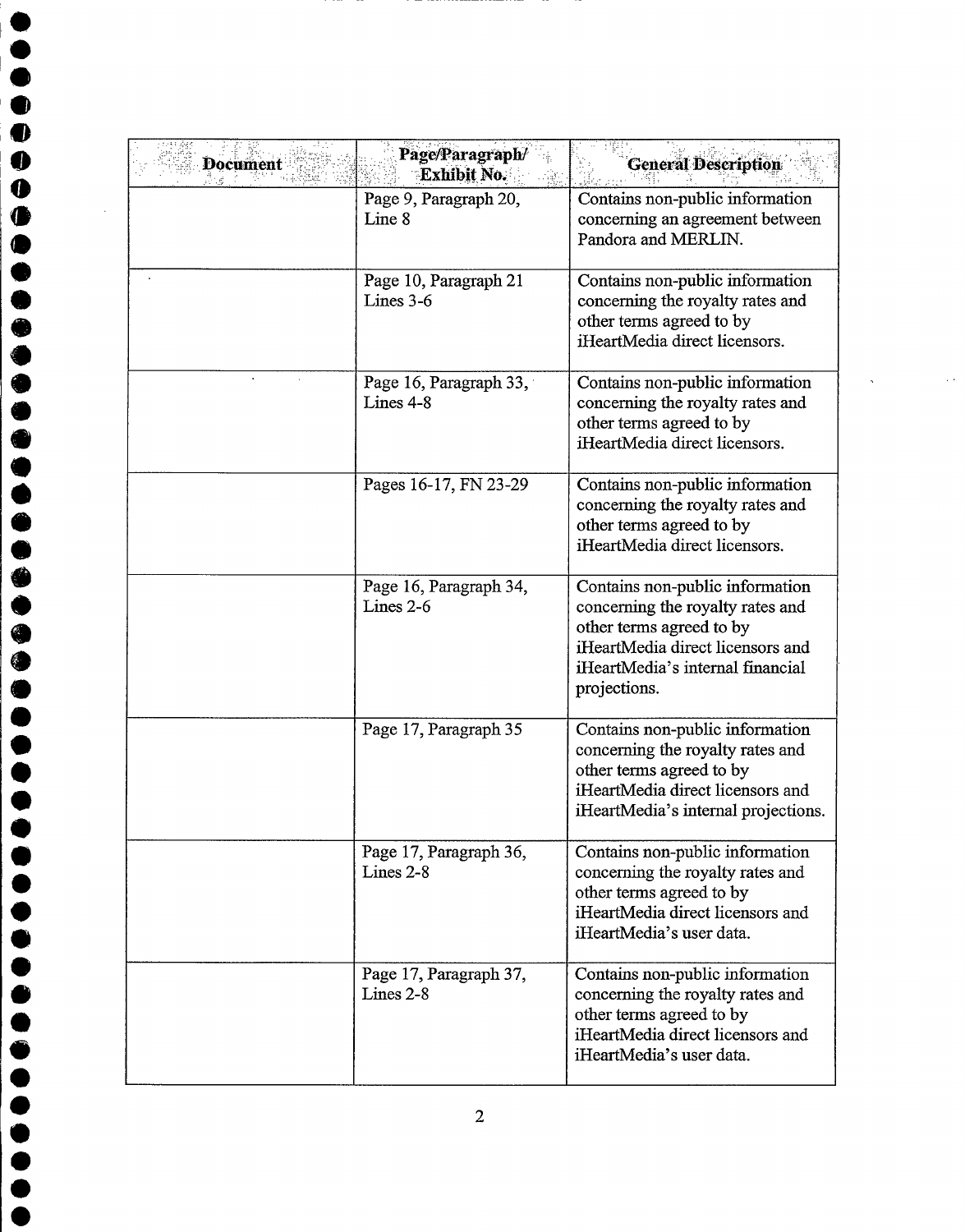| <b>Document</b> | Page/Paragraph/<br><b>Exhibit No.</b> | <b>General Description</b>                                                                                                       |
|-----------------|---------------------------------------|----------------------------------------------------------------------------------------------------------------------------------|
|                 | Page 18, FN 30                        | Contains non-public information<br>concerning the royalty rates and<br>other terms agreed to by<br>iHeartMedia direct licensors. |
|                 | Page 18, FN 31                        | Contains non-public information<br>concerning the royalty rates and<br>other terms agreed to by<br>iHeartMedia direct licensors. |
|                 | Page 18, Paragraph 38,<br>Lines 1-11  | Contains non-public information<br>concerning the royalty rates and<br>other terms agreed to by<br>iHeartMedia direct licensors. |
|                 | Page 18, Paragraph 38,<br>Lines 3-9   | Contains non-public information<br>concerning the royalty rates and<br>other terms agreed to by<br>iHeartMedia direct licensors. |
|                 | Page 18, FN 32                        | Contains non-public information<br>concerning the royalty rates and<br>other terms agreed to by<br>iHeartMedia direct licensors. |
|                 | Page 18, FN 33                        | Contains non-public information<br>concerning the royalty rates and<br>other terms agreed to by<br>iHeartMedia direct licensors. |
|                 | Page 19, FN 34                        | Contains non-public information<br>concerning the royalty rates and<br>other terms agreed to by<br>iHeartMedia direct licensors. |
|                 | Page 19, FN 35                        | Contains non-public information<br>concerning the royalty rates and<br>other terms agreed to by<br>iHeartMedia direct licensors. |
|                 | Page 19, FN 36                        | Contains non-public information<br>concerning the royalty rates and<br>other terms agreed to by<br>iHeartMedia direct licensors. |

 $\overline{\mathbf{3}}$ 

 $\bullet$ 

 $\bullet$ 

 $\bullet$ 

 $\bullet$ 

 $\bullet$  $\bullet$  $\bullet$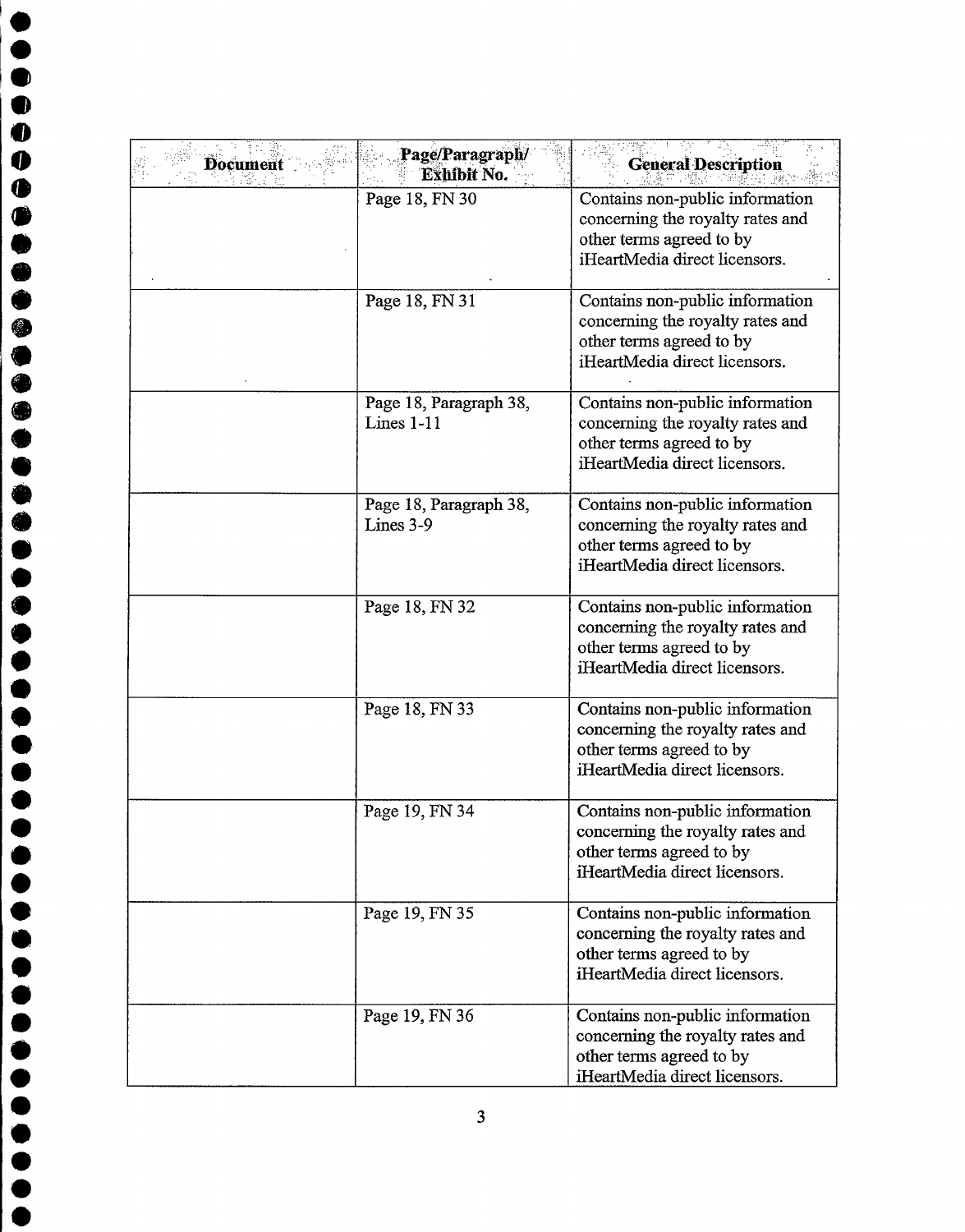| <b>Document</b><br>Fä.s | Page/Paragraph/<br>Exhibit No.         | <b>General Description</b>                                                                                                                                                              |
|-------------------------|----------------------------------------|-----------------------------------------------------------------------------------------------------------------------------------------------------------------------------------------|
|                         | Pages 19, FN 37                        | Contains non-public information<br>concerning the royalty rates and<br>other terms agreed to by<br>iHeartMedia direct licensors.                                                        |
|                         | Page 19, Paragraph 38,<br>Lines $8-31$ | Contains non-public information<br>concerning the royalty rates and<br>other terms agreed to by<br>iHeartMedia direct licensors.                                                        |
|                         | Page 20, Paragraph 39,<br>Lines $3-6$  | Contains non-public information<br>concerning iHeartMedia's internal<br>financial projections.                                                                                          |
|                         | Page 20, Paragraph 40,<br>Lines $1-12$ | Contains non-public information<br>concerning iHeartMedia's internal<br>financial projections.                                                                                          |
|                         | Page 19, FN 38                         | Contains non-public information<br>concerning the royalty rates and<br>other terms agreed to by<br>iHeartMedia direct licensors.                                                        |
|                         | Page 19, FN 39                         | Contains non-public information<br>concerning the royalty rates and<br>other terms agreed to by<br>iHeartMedia direct licensors.                                                        |
|                         | Page 20, FN 40                         | Contains non-public information<br>concerning iHeartMedia's internal<br>financial projections.                                                                                          |
|                         | Page 21, Paragraph 41,<br>Line 8       | Contains non-public information<br>concerning iHeartMedia's internal<br>financial projections.                                                                                          |
|                         | Page 21, Paragraph 42,<br>Lines $1-10$ | Contains non-public information<br>concerning the royalty rates and<br>other terms agreed to by<br>iHeartMedia direct licensors and<br>iHeartMedia's internal financial<br>projections. |

 $\bullet$  $\qquad \qquad \bullet$ 

 $\bullet$ 

♦

....

**99999999** 

**OOOO** 

 $\bullet$  $\bullet$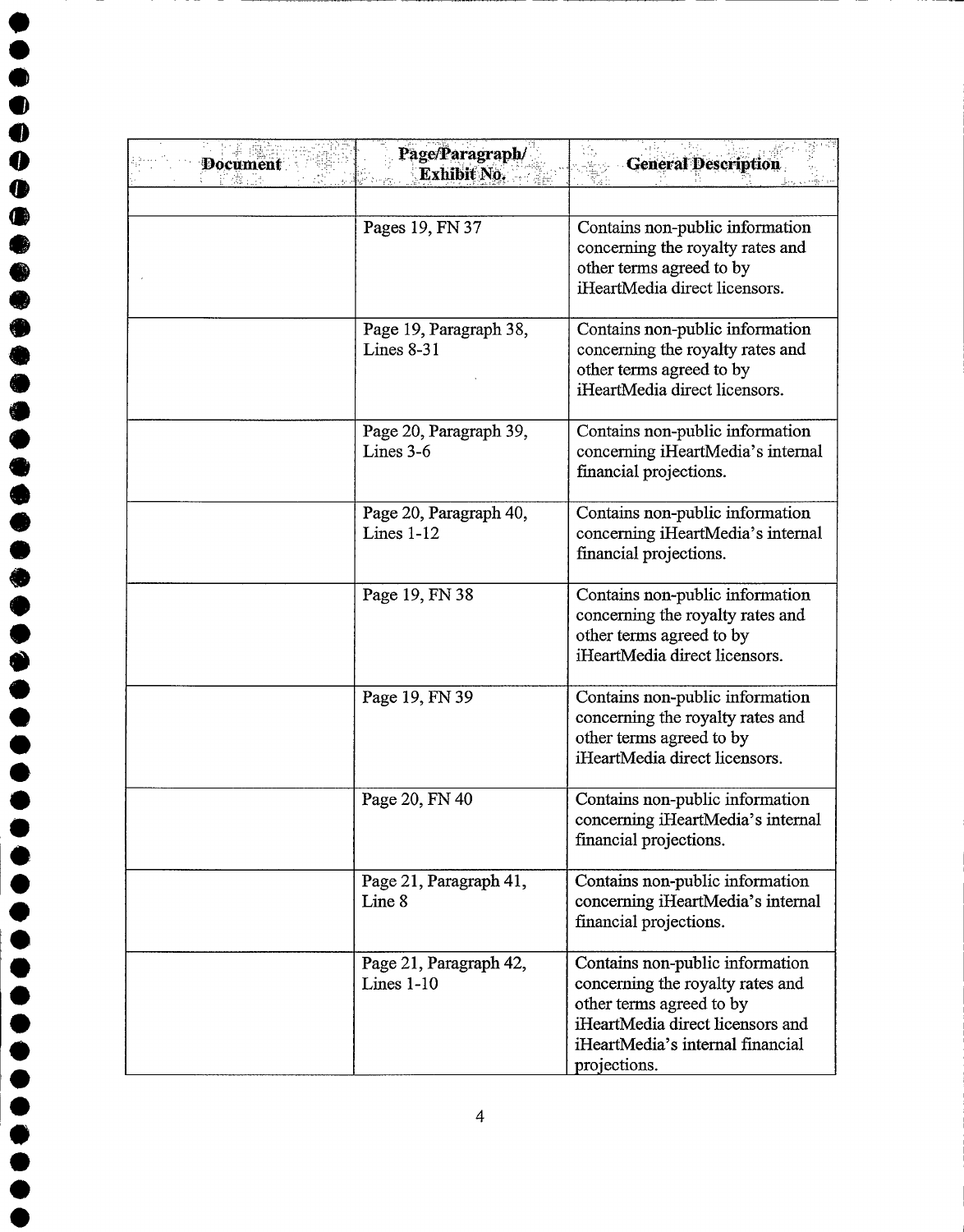| <b>Document</b> | Page/Paragraph/<br>Exhibit No.        | <b>General Description</b>                                                                                                                                                              |
|-----------------|---------------------------------------|-----------------------------------------------------------------------------------------------------------------------------------------------------------------------------------------|
|                 |                                       |                                                                                                                                                                                         |
|                 | Page 20, FN 41                        | Contains non-public information<br>concerning iHeartMedia's internal<br>financial projections.                                                                                          |
|                 | Page 20-21, FN 42                     | Contains non-public information<br>concerning iHeartMedia's internal<br>financial projections.                                                                                          |
|                 | Page 21, FN 43                        | Contains non-public information<br>concerning iHeartMedia's internal<br>financial projections.                                                                                          |
|                 | Page 21, Paragraph 43,<br>Lines 1-8   | Contains non-public information<br>concerning the royalty rates and<br>other terms agreed to by<br>iHeartMedia direct licensors and<br>iHeartMedia's internal financial<br>projections. |
|                 | Page 21, FN 44                        | Contains non-public information<br>concerning the royalty rates and<br>other terms agreed to by<br>iHeartMedia direct licensors and<br>iHeartMedia's internal financial<br>projections. |
|                 | Page 222, FN 45                       | Contains non-public information<br>concerning the royalty rates and<br>other terms agreed to by<br>iHeartMedia direct licensors and<br>iHeartMedia's internal financial<br>projections. |
|                 | Page 22, Paragraph 44,<br>Line 2      | Contains non-public information<br>concerning the royalty rates and<br>other terms agreed to by<br>iHeartMedia direct licensors.                                                        |
|                 | Page 23, Paragraph 46,<br>Lines 12-15 | Contains non-public information<br>concerning the royalty rates and<br>other terms agreed to by<br>iHeartMedia direct licensors.                                                        |

 $\overline{\mathbf{0}}$ 

 $\bullet$  $\bullet$  $\bullet$  $\qquad \qquad \bullet$  $\bullet$ 4  $\bullet$  $\bullet$  $\bullet$ 

 $\bullet$ 

●

 $\begin{bmatrix} 0 \\ 0 \\ 0 \\ 0 \end{bmatrix}$ 

 $\bullet$  $\bullet$  $\bullet$  $\bullet$  $\bullet$ 

 $\bullet$  $\bullet$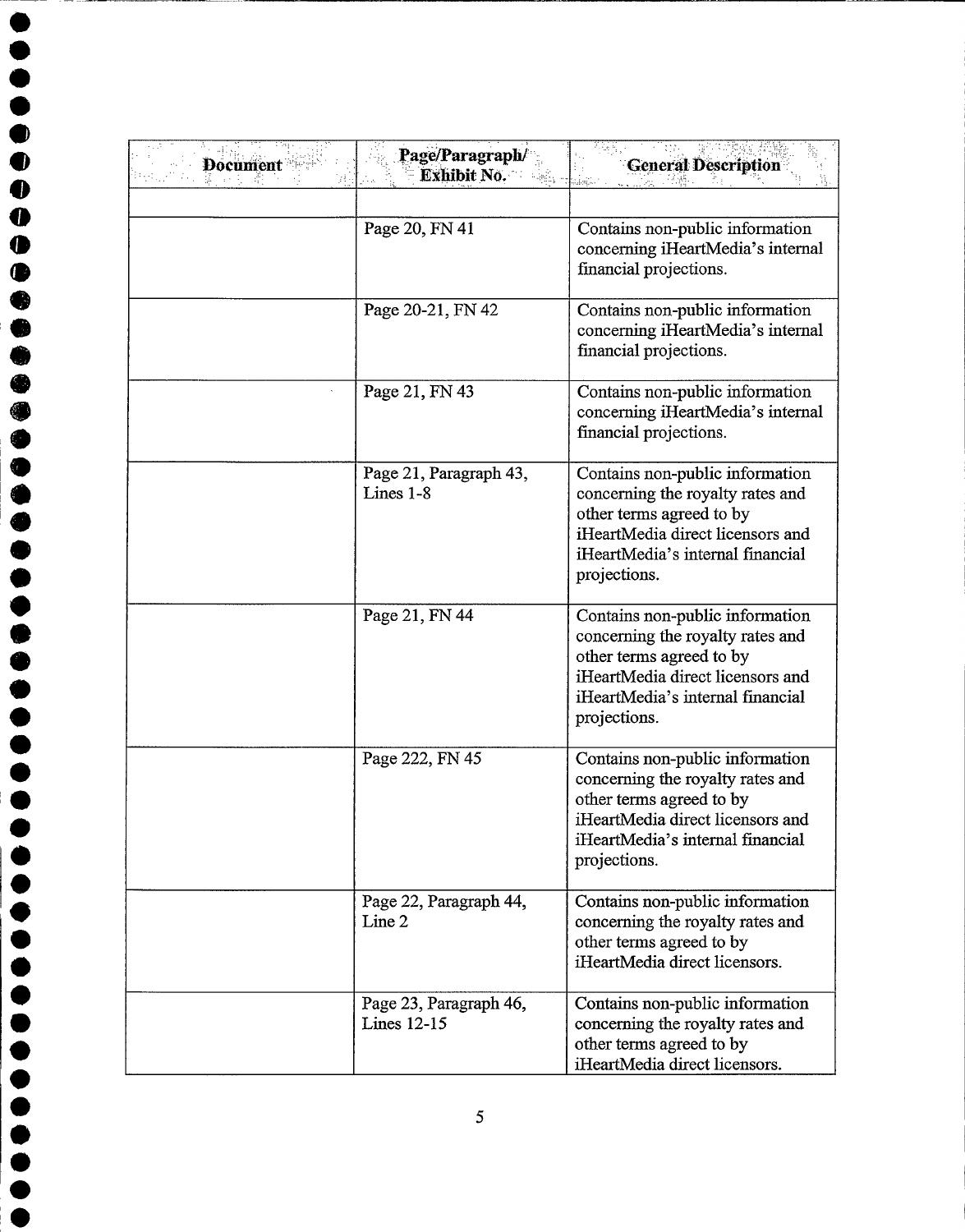| <b>Document</b> | Page/Paragraph/<br><b>Exhibit No.</b>     | <b>General Description</b>                                                                                                                                                              |
|-----------------|-------------------------------------------|-----------------------------------------------------------------------------------------------------------------------------------------------------------------------------------------|
|                 | Page 24, Paragraph 50,<br>Lines 3-7, 8, 9 | Contains non-public information<br>concerning the royalty rates and<br>other terms agreed to by<br>iHeartMedia direct licensors and<br>iHeartMedia's internal financial<br>projections. |
|                 | Page 25, Paragraph 51,<br>Lines 1-4, 5, 8 | Contains non-public information<br>concerning the royalty rates and<br>other terms agreed to by<br>iHeartMedia direct licensors and<br>iHeartMedia's internal financial<br>projections. |
|                 | Page 24, FN 48                            | Contains non-public information<br>concerning iHeartMedia's internal<br>financial projections.                                                                                          |
|                 | Page 25, Paragraph 52,<br>Lines 4-7       | Contains non-public information<br>concerning the royalty rates and<br>other terms agreed to by<br>iHeartMedia direct licensors.                                                        |
|                 | Page 26, Paragraph 53,<br>Line $2, 6$     | Contains non-public information<br>concerning iHeartMedia's internal<br>projections.                                                                                                    |
|                 | Page 256 FN 49                            | Contains non-public information<br>concerning iHeartMedia's internal<br>projections.                                                                                                    |
|                 | Page 28, Paragraph 56,<br>Lines $1-10$    | Contains non-public information<br>concerning the royalty rates and<br>other terms agreed to by<br>iHeartMedia direct licensors.                                                        |
|                 | Page 28, Paragraph 57,<br>Line 4          | Contains non-public information<br>concerning iHeartMedia's user<br>data.                                                                                                               |
|                 | Pages 29, Paragraph 58,<br>Lines $3-10$   | Contains non-public information<br>concerning the royalty rates and                                                                                                                     |

 $\hat{\mathcal{C}}$ 

 $\bullet$ 

 $\bullet$  $\bullet$  $\bullet$  $\ddot{\bullet}$  $\ddot{\bullet}$ 

 $\begin{matrix} \bullet \\ \bullet \\ \bullet \end{matrix}$ 

 $\bullet$ 

**OOOOOO** 

 $\bullet$ 

**OOOO** 

 $\bullet$  $\bullet$ 

 $\bullet$  $\bullet$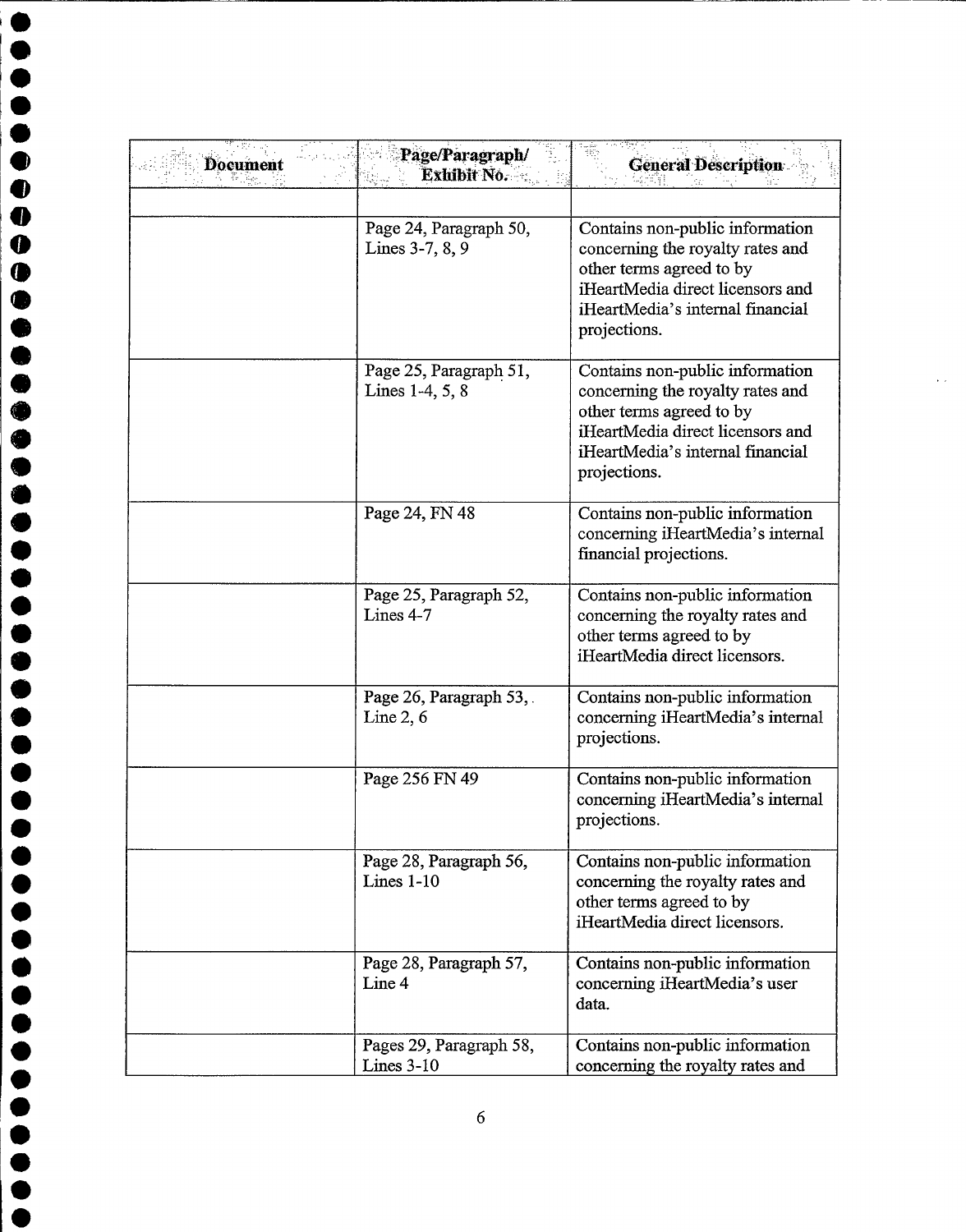| <b>Document</b> | Page/Paragraph/<br>Exhibit No.   | <b>General Description</b>                                                                                                                                             |
|-----------------|----------------------------------|------------------------------------------------------------------------------------------------------------------------------------------------------------------------|
|                 |                                  | other terms agreed to by<br>iHeartMedia direct licensors.                                                                                                              |
|                 | Page 28, FN 51                   | Contains non-public information<br>concerning the royalty rates and<br>other terms agreed to by<br>iHeartMedia direct licensors and<br>iHeartMedia's royalty payments. |
|                 | Page 29, FN 52                   | Contains non-public information<br>concerning the royalty rates and<br>other terms agreed to by<br>iHeartMedia direct licensors.                                       |
|                 | Page 29-30, Paragraphs 59-<br>61 | Contains non-public information<br>concerning the royalty rates and<br>other terms agreed to by<br>iHeartMedia direct licensors.                                       |
|                 | Page 29, FN 53                   | Contains non-public information<br>concerning the royalty rates and<br>other terms agreed to by<br>iHeartMedia direct licensors.                                       |
|                 | Page 29, FN 54                   | Contains non-public information<br>concerning iHeartMedia's<br>webcasting business strategies.                                                                         |
|                 | Page 29, FN 55                   | Contains non-public information<br>concerning the royalty rates and<br>other terms agreed to by<br>iHeartMedia direct licensors.                                       |
|                 | Page 30, FN 56                   | Contains non-public information<br>concerning the royalty rates and<br>other terms agreed to by<br>iHeartMedia direct licensors.                                       |
|                 | Page 30, FN 57                   | Contains non-public information<br>concerning the royalty rates and<br>other terms agreed to by<br>iHeartMedia direct licensors.                                       |

 $\bullet$  $\bullet$  $\ddot{\bullet}$  $\bullet$ 

 $\overline{\mathbf{0}}$ 

 $\bullet$  $\bullet$  $\bullet$  $\bullet$ 

 $\bullet$  $\bullet$ ●  $\bullet$  $\bullet$  $\bullet$  $\bullet$ 

 $\bullet$  $\bullet$ ●  $\bullet$  $\bullet$  $\bullet$  $\bullet$  $\bullet$  $\bullet$  $\bullet$  $\bullet$  $\bullet$  $\bullet$  $\bullet$  $\bullet$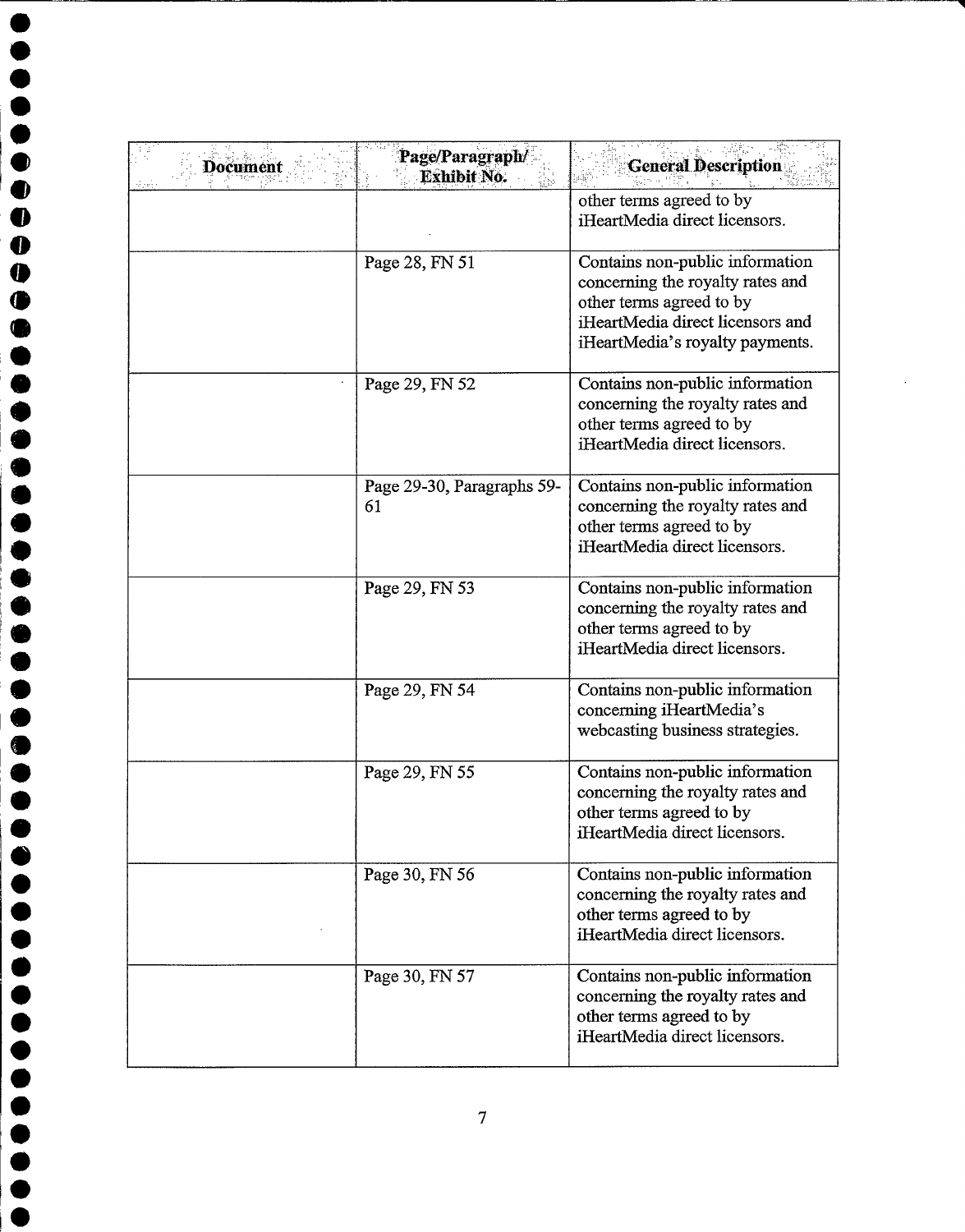| <b>Document</b> | Page/Paragraph/<br>Exhibit No.           | <b>General Description</b>                                                                                                                                                                                                  |
|-----------------|------------------------------------------|-----------------------------------------------------------------------------------------------------------------------------------------------------------------------------------------------------------------------------|
|                 | Page 30-31, Paragraph 62,<br>Line $2-10$ | Contains non-public information<br>concerning the royalty rates and<br>other terms agreed to by<br>iHeartMedia direct licensors.                                                                                            |
|                 | Page 30, FN 58                           | Contains non-public information<br>concerning the royalty rates and<br>other terms agreed to by<br>iHeartMedia direct licensors.                                                                                            |
|                 | Page 30, FN 59                           | Contains non-public information<br>concerning the royalty rates and<br>other terms agreed to by<br>iHeartMedia direct licensors and<br>iHeartMedia's royalty payments.                                                      |
|                 | Page 31, FN 60                           | Contains non-public information<br>concerning the royalty rates and<br>other terms agreed to by<br>iHeartMedia direct licensors.                                                                                            |
|                 | Page 31, FN 61                           | Contains non-public information<br>concerning the royalty rates and<br>other terms agreed to by<br>iHeartMedia direct licensors.                                                                                            |
|                 | Page 31, Paragraph 63,<br>Line $1-6$     | Contains non-public information<br>concerning the royalty rates and<br>other terms agreed to by<br>iHeartMedia direct licensors,<br>iHeartMedia's internal financial<br>projections, and iHeartMedia's<br>royalty payments. |
|                 | Page 32-33, Paragraph 64                 | Contains non-public information<br>concerning the royalty rates and<br>other terms agreed to by<br>iHeartMedia direct licensors,<br>iHeartMedia's internal financial<br>projections, and iHeartMedia's<br>royalty payments. |
|                 | Page 31, FN 62                           | Contains non-public information<br>concerning the royalty rates and                                                                                                                                                         |

 $\bullet$ 

 $\bullet$  $\bullet$ 

 $\begin{array}{c} \bullet \\ \bullet \\ \bullet \end{array}$ 

 $\begin{array}{c}\n\bullet \\
\bullet \\
\bullet\n\end{array}$ 

,,,,,,,,,,

 $\ddot{\bullet}$ 

 $\bullet$ 

 $\bullet$ 

 $\bullet$ 

 $\bullet$  $\bullet$ 

 $\bullet$  $\bullet$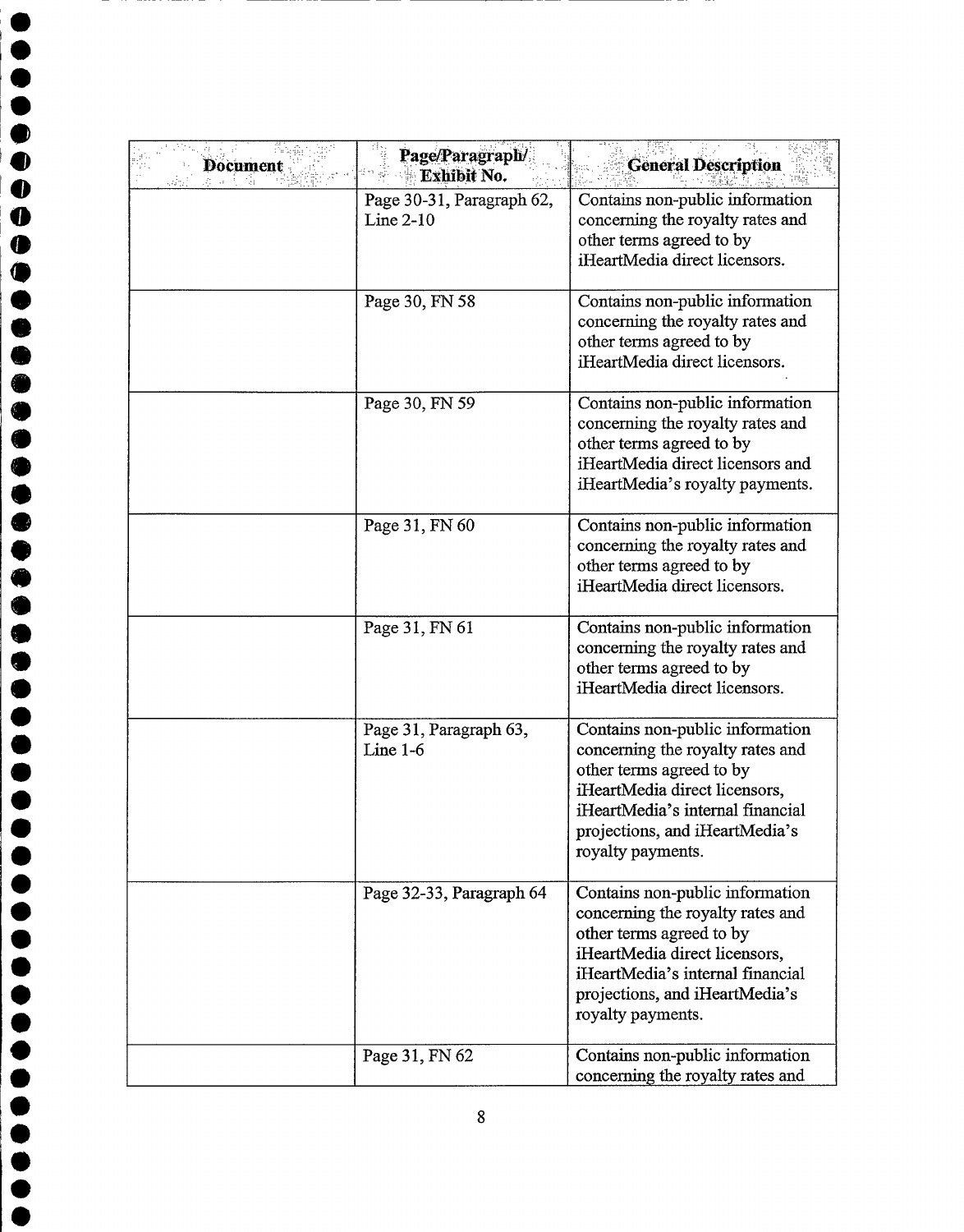| <b>Document</b> | Page/Paragraph/<br><b>Exhibit No.</b>             | <b>General Description</b>                                                                                                                                                                                                  |
|-----------------|---------------------------------------------------|-----------------------------------------------------------------------------------------------------------------------------------------------------------------------------------------------------------------------------|
|                 |                                                   | other terms agreed to by<br>iHeartMedia direct licensors.                                                                                                                                                                   |
|                 | Pages 32, FN 63                                   | Contains non-public information<br>concerning the royalty rates and<br>other terms agreed to by<br>iHeartMedia direct licensors,<br>iHeartMedia's user data, and<br>iHeartMedia's royalty payments.                         |
|                 | Page 32, Paragraph 645,<br>Lines 1-11, 12         | Contains non-public information<br>concerning the royalty rates and<br>other terms agreed to by<br>iHeartMedia direct licensors,<br>iHeartMedia's internal financial<br>projections, and iHeartMedia's<br>royalty payments. |
|                 | Page 32, FN 64                                    | Contains non-public information<br>concerning the royalty rates and<br>other terms agreed to by<br>iHeartMedia direct licensors,<br>iHeartMedia's user data, and<br>iHeartMedia's royalty payments.                         |
|                 | Page 33, FN 65                                    | Contains non-public information<br>concerning the royalty rates and<br>other terms agreed to by<br>iHeartMedia direct licensors, and<br>iHeartMedia's internal financial<br>projections.                                    |
|                 | Page 33-34, Paragraph 66,<br>Lines 2-9            | Contains non-public information<br>concerning iHeartMedia's internal<br>financial projections.                                                                                                                              |
|                 | Page 34, Paragraph 67,<br>Lines 2-8, 9, 10, 10-12 | Contains non-public information<br>concerning the royalty rates and<br>other terms agreed to by<br>iHeartMedia direct licensors,<br>iHeartMedia's internal financial<br>projections, and iHeartMedia's<br>royalty payments. |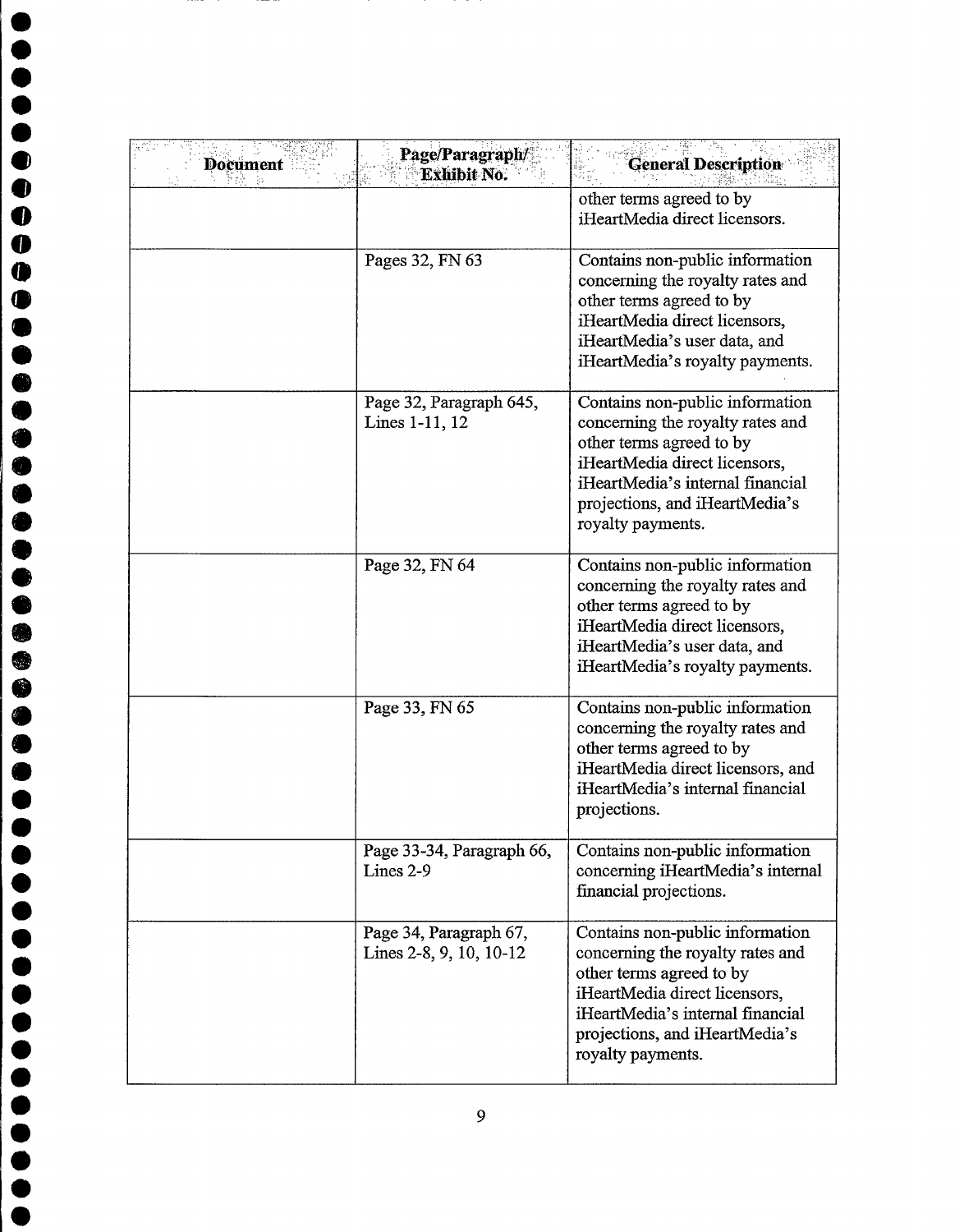| <b>Document</b> | Page/Paragraph/<br>Exhibit No.                  | <b>General Description</b>                                                                                                                                                                                                  |
|-----------------|-------------------------------------------------|-----------------------------------------------------------------------------------------------------------------------------------------------------------------------------------------------------------------------------|
|                 | Page 34-35, Paragraph 68,<br>Lines $7, 8$       | Contains non-public information<br>concerning the royalty rates and<br>other terms agreed to by<br>iHeartMedia direct licensors,<br>iHeartMedia's internal financial<br>projections, and iHeartMedia's<br>royalty payments. |
|                 | Page 35, FN 66                                  | Contains non-public information<br>concerning an agreement between<br>Pandora and MERLIN.                                                                                                                                   |
|                 | Page 36, Paragraph 71,<br>Lines $1-6$           | Contains non-public information<br>concerning an agreement between<br>Pandora and MERLIN.                                                                                                                                   |
|                 | Page 36, Paragraph 72,<br>Lines 1-3             | Contains non-public information<br>concerning an agreement between<br>Pandora and MERLIN.                                                                                                                                   |
|                 | Page 36, Paragraph 73,<br>Lines 2-4, 5-6        | Contains non-public information<br>concerning an agreement between<br>Pandora and MERLIN.                                                                                                                                   |
|                 | Page 36, FN 71-73                               | Contains non-public information<br>concerning an agreement between<br>Pandora and MERLIN.                                                                                                                                   |
|                 | Page 37, Paragraph 74,<br>Lines 1, 3, 4, 5, 7-8 | Contains non-public information<br>concerning an agreement between<br>Pandora and MERLIN.                                                                                                                                   |
|                 | Page 37, Paragraph 75                           | Contains non-public information<br>concerning an agreement between<br>Pandora and MERLIN.                                                                                                                                   |
|                 | Page 37, FN 74-79                               | Contains non-public information<br>concerning an agreement between<br>Pandora and MERLIN.                                                                                                                                   |
|                 | Page 38, Paragraph 76                           | Contains non-public information<br>concerning an agreement between<br>Pandora and MERLIN.                                                                                                                                   |

 $\bullet$  $\bullet$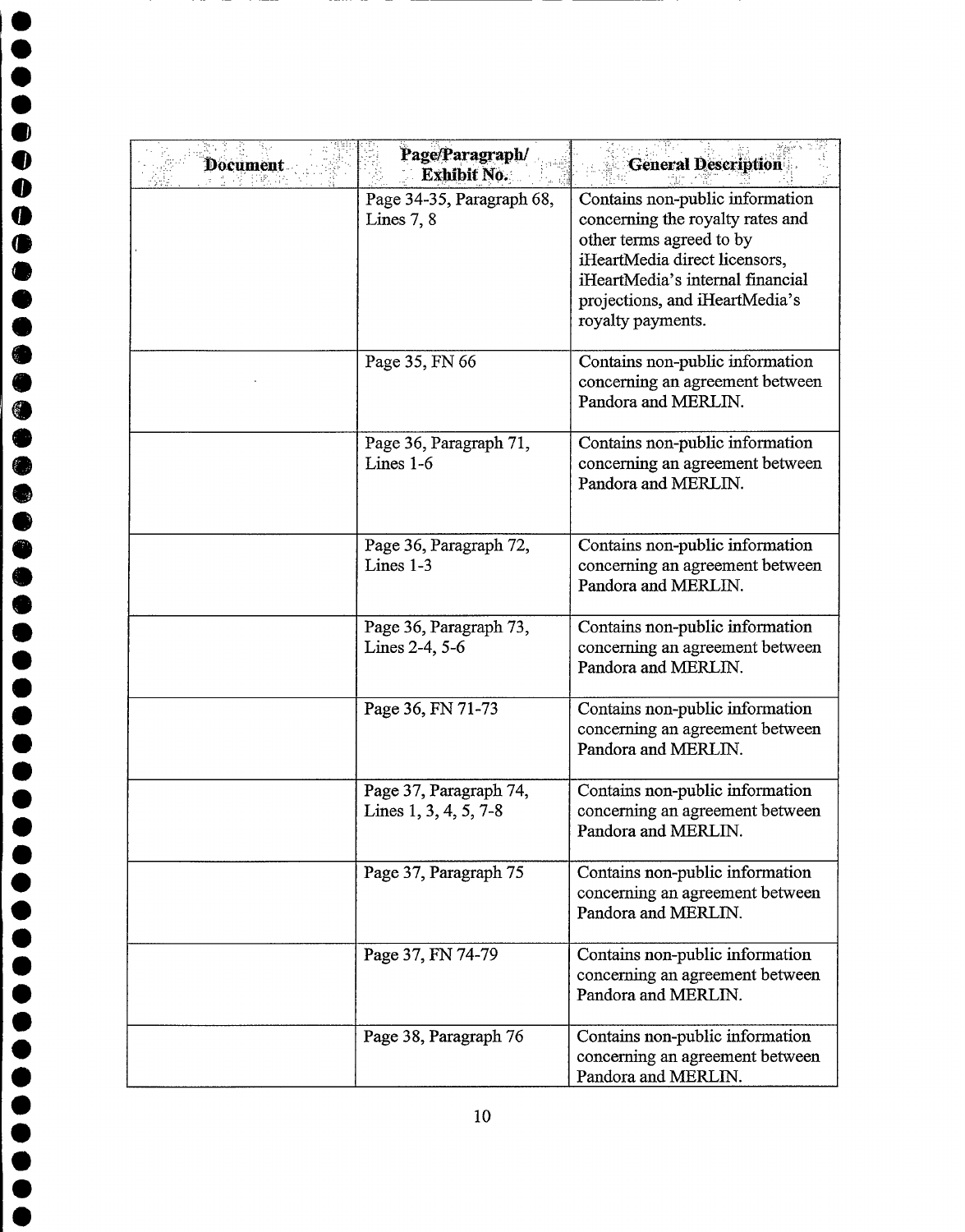| <b>Document</b> | Page/Paragraph/<br>Exhibit No.                   | <b>General Description</b>                                                                                                                                                                                                |
|-----------------|--------------------------------------------------|---------------------------------------------------------------------------------------------------------------------------------------------------------------------------------------------------------------------------|
|                 | Page 38, Paragraph 77                            | Contains non-public information<br>concerning an agreement between<br>Pandora and MERLIN.                                                                                                                                 |
|                 | Page 38, FN 80-81, 83                            | Contains non-public information<br>concerning an agreement between<br>Pandora and MERLIN.                                                                                                                                 |
|                 | Page 38, Paragraph 78,<br>Lines $2, 3-5$         | Contains non-public information<br>concerning an agreement between<br>Pandora and MERLIN, and non-<br>public information concerning the<br>royalty rates and other terms<br>agreed to by iHeartMedia direct<br>licensors. |
|                 | Page 39, Paragraph 79,<br>Lines 2, 3, 4, 5, 7, 8 | Contains non-public information<br>concerning an agreement between<br>Pandora and MERLIN, and non-<br>public information concerning the<br>royalty rates and other terms<br>agreed to by iHeartMedia direct<br>licensors. |
|                 | Page 39, Paragraph 80,<br>Lines 3-5              | Contains non-public information<br>concerning an agreement between<br>Pandora and MERLIN.                                                                                                                                 |
|                 | Page 39, Paragraph 81,<br>Lines 4, 5-7           | Contains non-public information<br>concerning an agreement between<br>Pandora and MERLIN.                                                                                                                                 |
|                 | Page 40-41, FN 84-87                             | Contains non-public information<br>concerning an agreement between<br>Pandora and MERLIN, and non-<br>public information concerning the<br>royalty rates and other terms<br>agreed to by iHeartMedia direct<br>licensors. |

 $\sim$ 

**.** 

 $\bullet$ 

 $\bullet$ 

**0000** 

 $\begin{matrix} \bullet \\ \bullet \\ \bullet \end{matrix}$ 

 $\bullet$  $\bullet$  $\bullet$  $\bullet$ 

 $\ddot{\bullet}$  $\bullet$  $\bullet$  $\bullet$  $\bullet$  $\bullet$  $\bullet$  $\bullet$  $\bullet$  $\bullet$  $\bullet$  $\bullet$  $\bullet$  $\bullet$ 

e

00

 $\bullet$  $\bullet$ 

000

 $\bullet$ C G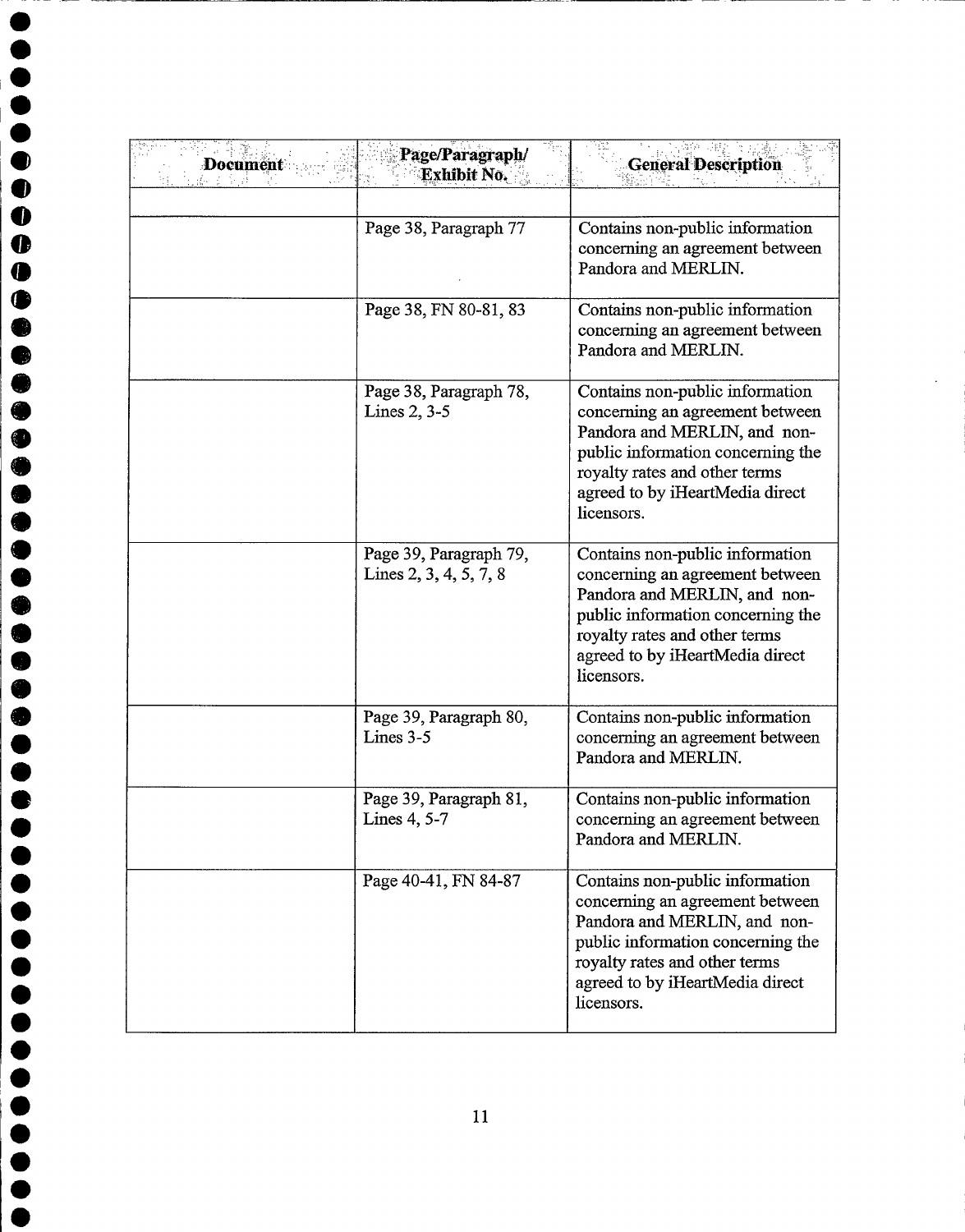| <b>Document</b> | Page/Paragraph/<br><b>Exhibit No.</b>                                      | <b>General Description</b>                                                                                                                                                                                                |
|-----------------|----------------------------------------------------------------------------|---------------------------------------------------------------------------------------------------------------------------------------------------------------------------------------------------------------------------|
|                 | Page 41, Paragraph 85,<br>Lines 2-3, 5, 6, 7-9, 10-12,<br>13, 14-15, 16-17 | Contains non-public information<br>concerning an agreement between<br>Pandora and MERLIN, and non-<br>public information concerning the<br>royalty rates and other terms<br>agreed to by iHeartMedia direct<br>licensors. |
|                 | Page 42, Paragraph 86,<br>Lines 2-5, 9-12, 13-15                           | Contains non-public information<br>concerning an agreement between<br>Pandora and MERLIN, and non-<br>public information concerning the<br>royalty rates and other terms<br>agreed to by iHeartMedia direct<br>licensors. |
|                 | Page 42, FN 88-89                                                          | Contains non-public information<br>concerning an agreement between<br>Pandora and MERLIN, and non-<br>public information concerning the<br>royalty rates and other terms<br>agreed to by iHeartMedia direct<br>licensors. |
|                 | Page 43, Paragraph 87,<br>Lines 1, 4-8                                     | Contains non-public information<br>concerning the royalty rates and<br>other terms agreed to by<br>iHeartMedia direct licensors.                                                                                          |
|                 | Page 43, FN 90-92                                                          | Contains non-public information<br>concerning the royalty rates and<br>other terms agreed to by<br>iHeartMedia direct licensors.                                                                                          |
|                 | Page 43, Paragraph 88,<br>Lines $2-3, 4, 5$                                | Contains non-public information<br>concerning the royalty rates and<br>other terms agreed to by<br>iHeartMedia direct licensors.                                                                                          |
|                 | Pages 43-44, Paragraph 89,<br>Lines $1, 2, 4, 5, 6-7, 8$                   | Contains non-public information<br>concerning an agreement between<br>Pandora and MERLIN, and non-<br>public information concerning the<br>royalty rates and other terms                                                  |

 $\omega_{\rm{max}}$  and

 $\bullet$ 

O

 $\bullet$ 

 $\bullet$ 

 $\bullet$  $\bullet$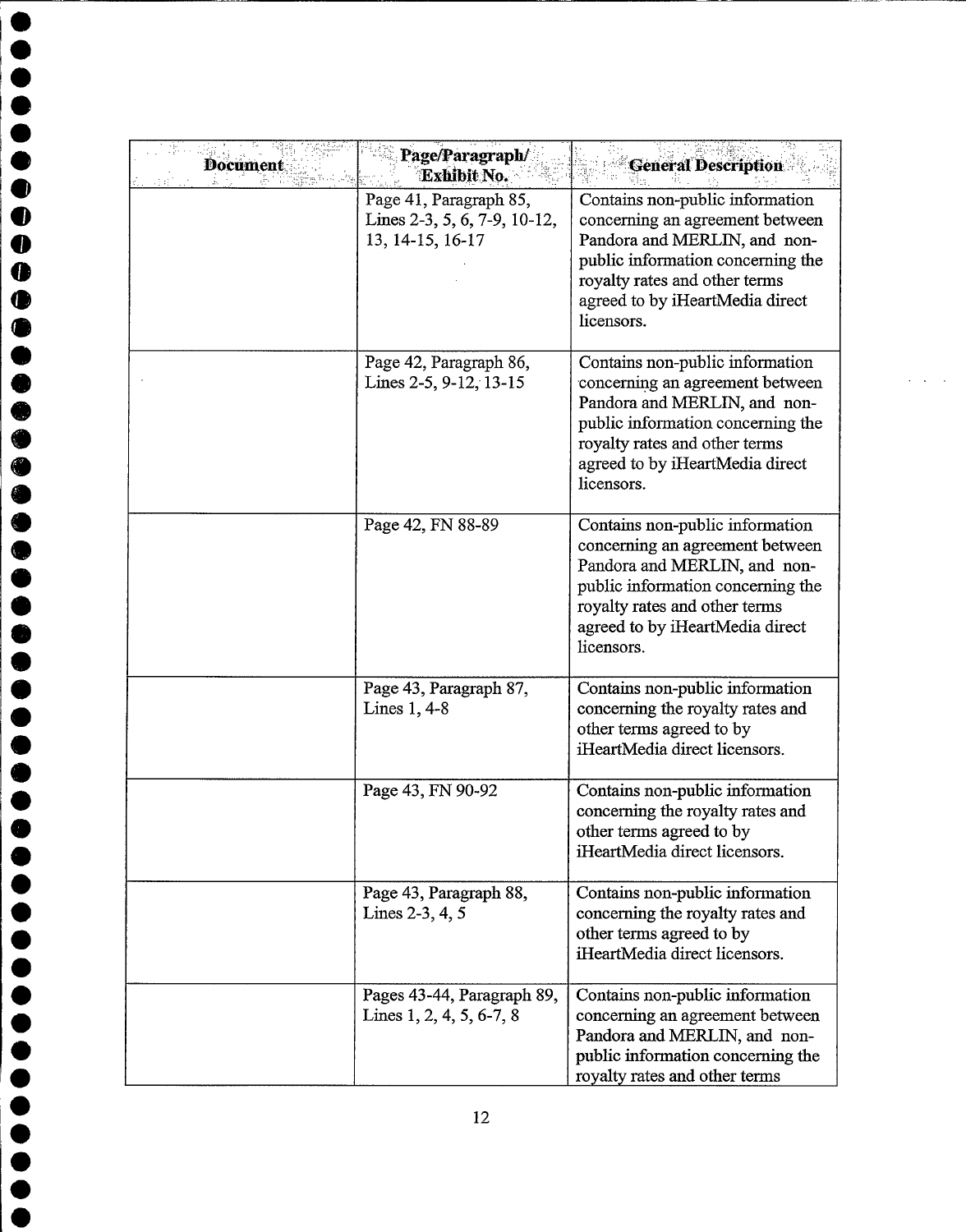| <b>Document</b> | Page/Paragraph/<br>Exhibit No.                          | <b>General Description</b>                                                                                                                                                                                                |
|-----------------|---------------------------------------------------------|---------------------------------------------------------------------------------------------------------------------------------------------------------------------------------------------------------------------------|
|                 |                                                         | agreed to by iHeartMedia direct<br>licensors.                                                                                                                                                                             |
|                 | Page 44, Paragraph 90                                   | Contains non-public information<br>concerning the royalty rates and<br>other terms agreed to by<br>iHeartMedia direct licensors.                                                                                          |
|                 | Pages 44-45, FN 93-95                                   | Contains non-public information<br>concerning the royalty rates and<br>other terms agreed to by<br>iHeartMedia direct licensors.                                                                                          |
|                 | Pages 44-45, Paragraph 91,<br>Lines 1, 2-7, 8, 9, 10-11 | Contains non-public information<br>concerning the royalty rates and<br>other terms agreed to by<br>iHeartMedia direct licensors.                                                                                          |
|                 | Page 45, Paragraph 92,<br>Lines 1, 2-3, 5-6, 7-8        | Contains non-public information<br>concerning an agreement between<br>Pandora and MERLIN, and non-<br>public information concerning the<br>royalty rates and other terms<br>agreed to by iHeartMedia direct<br>licensors. |
|                 | Page 45, FN 96-97                                       | Contains non-public information<br>concerning the royalty rates and<br>other terms agreed to by<br>iHeartMedia direct licensors.                                                                                          |
|                 | Page 54, Paragraph 109,<br>Lines 3, 4, 5, 6, 7, 9       | Contains non-public information<br>concerning Pandora's finances that<br>Pandora previously designated as<br>confidential.                                                                                                |
|                 | Page 54, FN 112                                         | Contains non-public information<br>concerning Pandora's finances that<br>Pandora previously designated as<br>confidential.                                                                                                |
|                 | Page 54, FN 114,<br>Lines 1-3                           | Contains non-public information<br>concerning the royalty rates and<br>other terms agreed to by                                                                                                                           |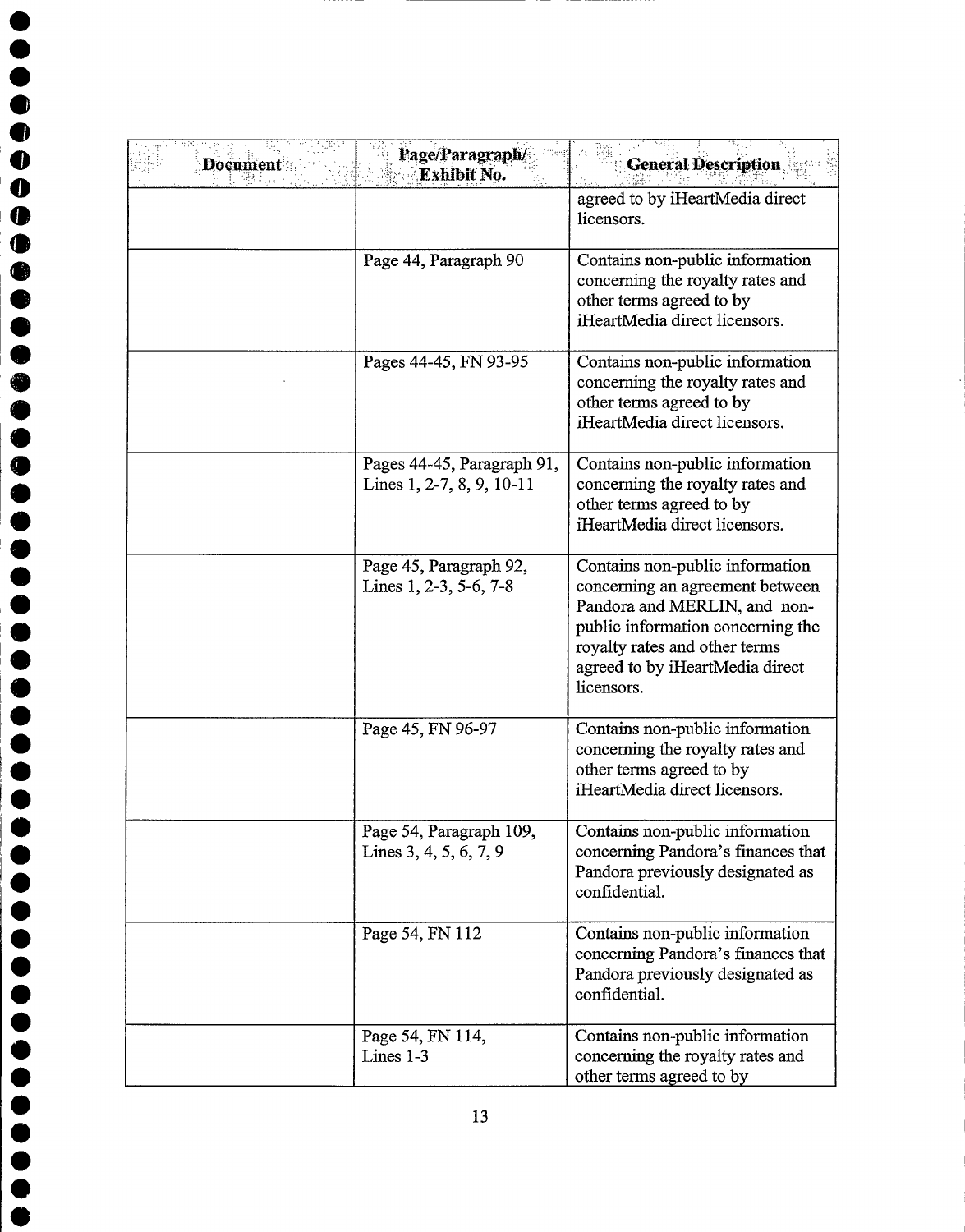| <b>Document</b> | Page/Paragraph/<br>Exhibit No.                      | <b>General Description</b>                                                                                                                                                                   |
|-----------------|-----------------------------------------------------|----------------------------------------------------------------------------------------------------------------------------------------------------------------------------------------------|
|                 |                                                     | iHeartMedia direct licensors.                                                                                                                                                                |
|                 | Page 55, Paragraph 110,<br>Lines $1, 2, 3, 4, 5, 6$ | Contains non-public information<br>concerning Pandora's internal<br>financial projections.                                                                                                   |
|                 | Page 55, FN 115                                     | Contains non-public information<br>concerning Pandora's finances that<br>Pandora previously designated as<br>confidential.                                                                   |
|                 | Page 58, Paragraph 115,<br>Lines 11, 12             | Contains non-public information<br>concerning Pandora's finances that<br>Pandora previously designated as<br>confidential.                                                                   |
|                 | Page 58, FN 125                                     | Contains non-public information<br>concerning Pandora's finances that<br>Pandora previously designated as<br>confidential.                                                                   |
|                 | Page 58, Paragraph 116,<br>Lines 6-9                | Contains non-public information<br>concerning the royalty rates and<br>other terms agreed to by<br>iHeartMedia direct licensors.                                                             |
|                 | Pages 58-59, FN 127                                 | Contains non-public information<br>concerning the royalty rates and<br>other terms agreed to by<br>iHeartMedia direct licensors.                                                             |
|                 | Ex. A                                               | Contains non-public information<br>concerning iHeartMedia's user<br>data and internal projections.                                                                                           |
|                 | Ex. B                                               | Contains an analysis of non-public<br>information concerning<br>iHeartMedia's internal projections<br>and the royalty rates and other<br>terms agreed to by iHeartMedia<br>direct licensors. |
|                 | Ex. D                                               | Contains an analysis of non-public<br>information concerning                                                                                                                                 |

14

000

000

e00I0

 $\bullet$  $\ddot{\bullet}$  $\bullet$  $\ddot{\bullet}$  $\bullet$ 

Jeen

**..........** 

**...........** 

**000** 

**00** 

<u>.<br>
•<br>
•<br>
•</u>

 $\bullet$ 

D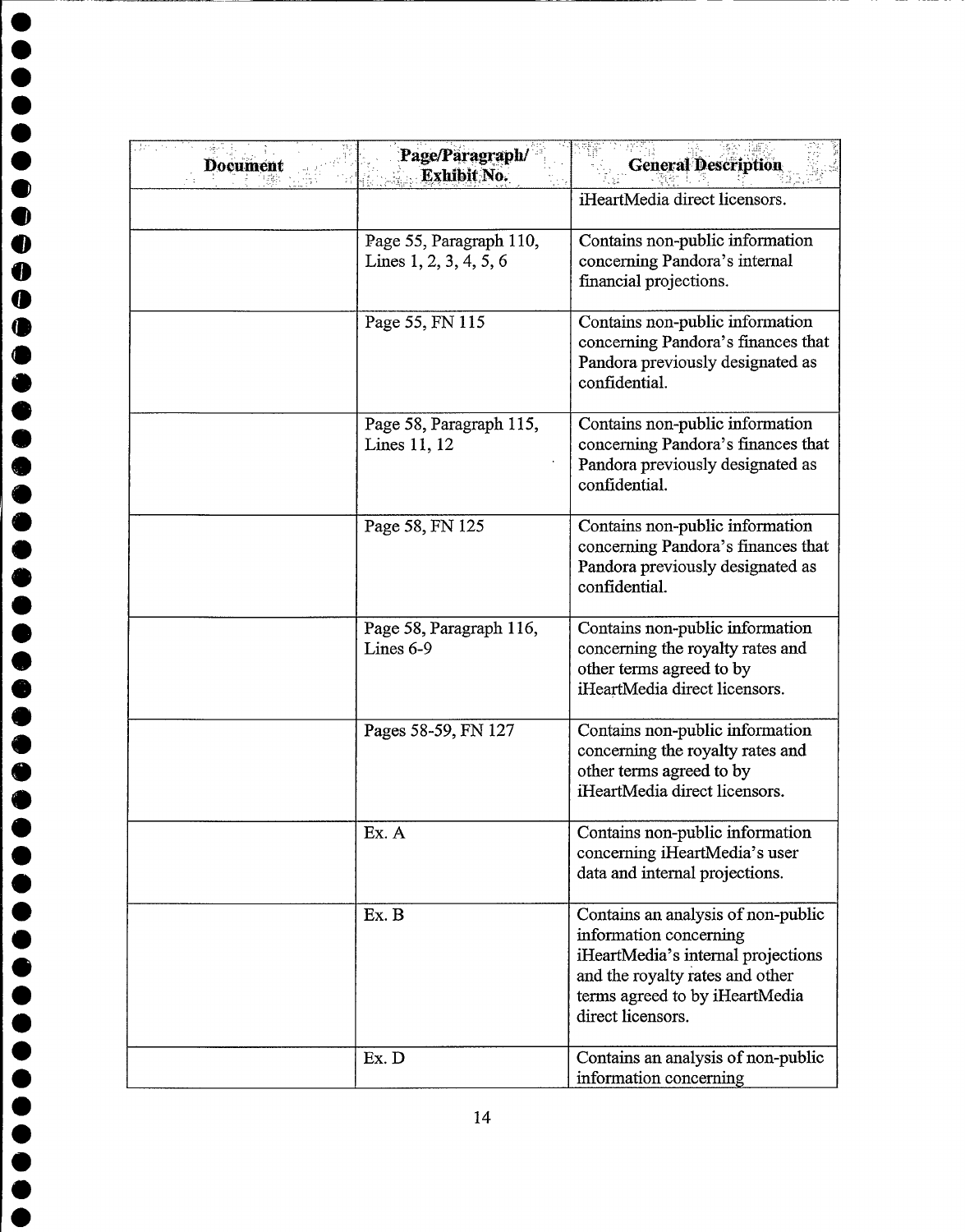| Document | Page/Paragraph/<br><b>Exhibit No.</b>                                         | <b>General Description</b>                                                                                                                                                             |
|----------|-------------------------------------------------------------------------------|----------------------------------------------------------------------------------------------------------------------------------------------------------------------------------------|
|          |                                                                               | iHeartMedia's internal projections<br>and the royalty rates and other<br>terms agreed to by iHeartMedia<br>direct licensors.                                                           |
|          | Appendix C                                                                    | Incorporates by reference non-<br>public information concerning<br>iHeartMedia's user data, royalty<br>payments, internal projections, and<br>confidential contractual<br>obligations. |
|          | Appendix E, Paragraph 1,<br>Lines $3-10$<br>Appendix E, Paragraphs<br>$2 - 4$ | Contains non-public information<br>concerning an agreement between<br>Pandora and MERLIN.                                                                                              |
|          | Appendix E, FN 1-3                                                            |                                                                                                                                                                                        |
|          | Appendix $E -$ Exhibit 1                                                      | Contains non-public information<br>concerning an agreement between<br>Pandora and MERLIN.                                                                                              |

 $\bullet$  $\bullet$ 

 $\begin{bmatrix} 0 \\ 0 \\ 0 \end{bmatrix}$ 

 $\qquad \qquad \bullet$  $\bullet$  $\bullet$  $\bullet$  $\bullet$  $\bullet$  $\bullet$ 

 $\bullet$ 

 $\bullet$ 

 $\bullet$ 

 $\bullet$  $\bullet$  $\bullet$  $\bullet$ 

 $\blacklozenge$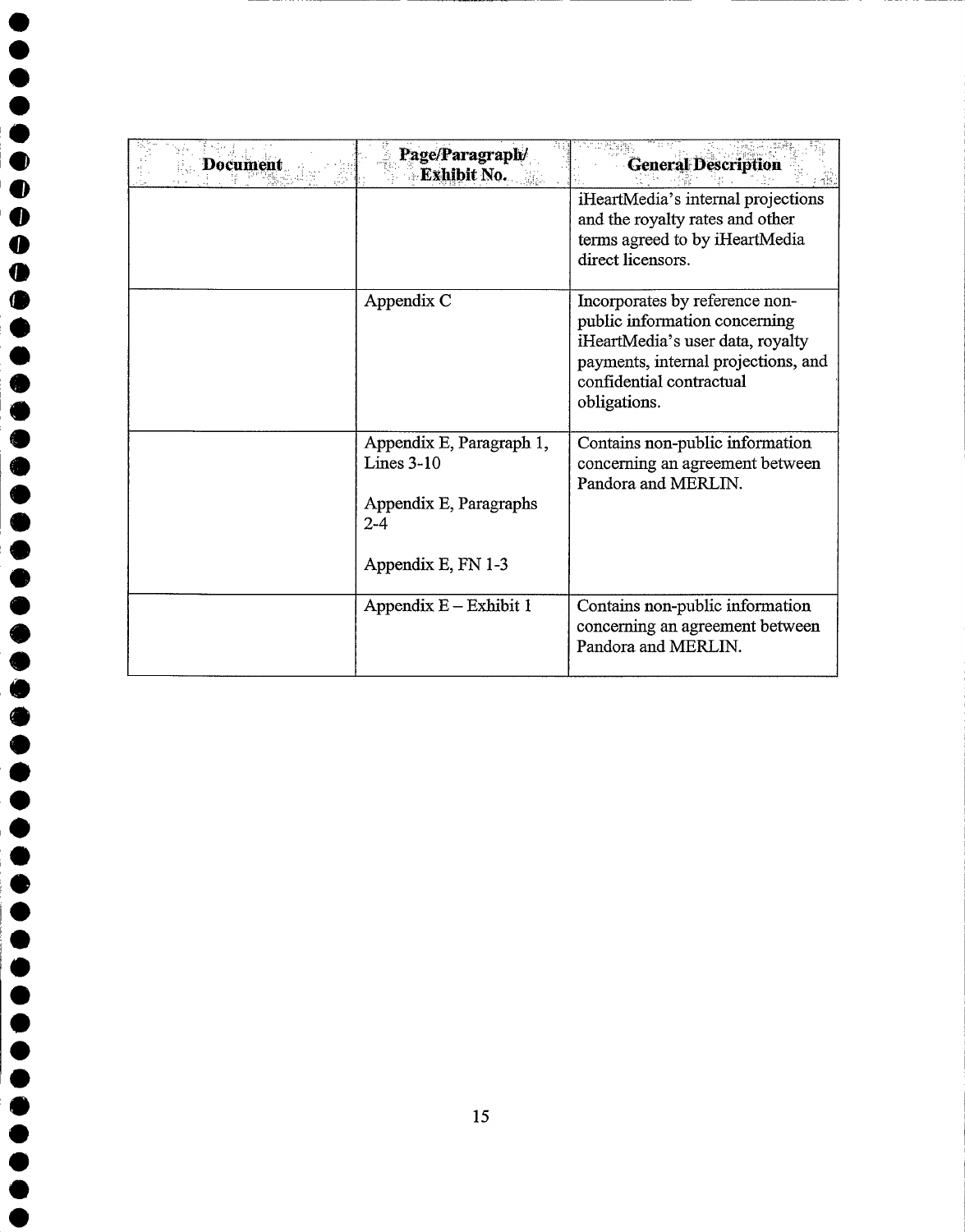$\bullet$  $\bullet$  $\bullet$  $\bullet$  $\bullet$  $\bullet$ 

 $\bullet$  $\bullet$  $\bullet$  $\bullet$  $\bullet$  $\bullet$ 

 $\bullet$  $\bullet$  $\bullet$  $\bullet$  $\bullet$  $\bullet$ 

 $\bullet$ 

 $\bullet$ 

 $\bullet$ 

 $\bullet$  $\bullet$  $\bullet$  $\bullet$  $\bullet$  $\bullet$  January 13, 2015 Respectfully submitted,

John Thorne (D.C. Bar No. 421351) KELLOGG, HUBER, HANSEN, TODD, EVANS & FIGEL, P.L.L.C. 1615 M Street, NW, Suite 400 Washington, DC 20036 Telephone: (202) 326-7900 Facsimile: (202) 326-7999 jthorne@khhte.com

Counsel for iHeartMedia, Inc.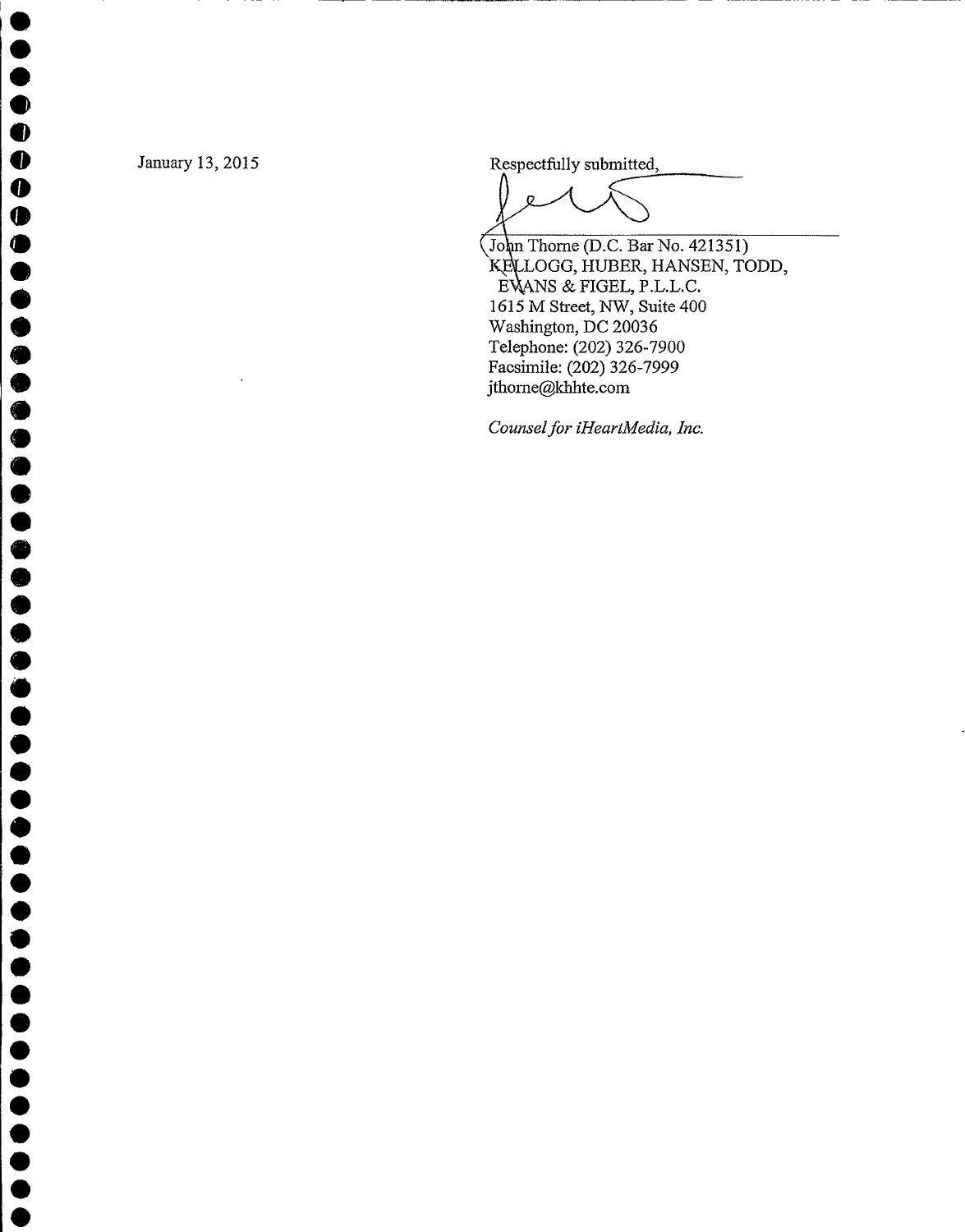## CERTIFICATE OF SERVICE

I, John Thorne, hereby certify that a copy of the foregoing Redaction Log for iHeartMedia, Inc.'s Amended Testimony of Daniel R. Fischel and Douglas G. Lichtman has been served on this 13th day of January 2015 on the following persons:

 $\bullet$  $\bullet$  $\bullet$  $\bullet$  $\bullet$ 

 $\bullet$ 

 $\bullet$ 

 $\bullet$ 

 $\bullet$ 

| Kurt Hanson                                                                                 | Jeffrey J. Jarmuth                       |
|---------------------------------------------------------------------------------------------|------------------------------------------|
| AccuRadio, LLC                                                                              | Law Offices of Jeffrey J. Jarmuth        |
| 65 E. Wacker Place, Suite 930                                                               | 34 E. Elm Street                         |
| Chicago, IL 60601                                                                           | Chicago, IL 60611-1016                   |
| kurt@accuradio.com                                                                          | jeff.jarmuth@jarmuthlawoffices.com       |
|                                                                                             |                                          |
| AccuRadio, LLC                                                                              | Counsel for AccuRadio, LLC               |
| Catherine R. Gellis                                                                         | David D. Golden                          |
| CGCounsel                                                                                   | <b>Constantine Cannon LLP</b>            |
| P.O. Box 2477                                                                               | 1001 Pennsylvania Avenue NW, Suite 1300N |
| Sausalito, CA 94966                                                                         | Washington, DC 20004                     |
| cathy@cgcounsel.com                                                                         | dgolden@constantinecannon.com            |
|                                                                                             |                                          |
| College Broadcasters, Inc.                                                                  | Counsel for College Broadcasters, Inc.   |
|                                                                                             |                                          |
|                                                                                             |                                          |
| David Oxenford                                                                              | Kevin Blair                              |
| Wilkinson Barker Knauer, LLP                                                                | <b>Brian Gantman</b>                     |
| 2300 N Street, NW, Suite 700                                                                | <b>Educational Media Foundation</b>      |
| Washington, DC 20037                                                                        | 5700 West Oaks Boulevard                 |
| doxenford@wbklaw.com                                                                        | Rocklin, CA 95765                        |
|                                                                                             | kblair@kloveair1.com                     |
| <b>Counsel for Educational Media Foundation</b><br>and National Association of Broadcasters | bgantman@kloveair1.com                   |
|                                                                                             | <b>Educational Media Foundation</b>      |
|                                                                                             |                                          |
| William Malone                                                                              | George D. Johnson                        |
| 40 Cobbler's Green                                                                          | GEO Music Group                          |
| 205 Main Street                                                                             | 23 Music Square East, Suite 204          |
| New Canaan, CT 06840-5636                                                                   | Nashville, TN 37203                      |
| malone@ieee.org                                                                             | george@georgejohnson.com                 |
|                                                                                             | <b>GEO</b> Music Group                   |
| Harvard Radio Broadcasting Co., Inc. and<br>Intercollegiate Broadcasting System, Inc.       |                                          |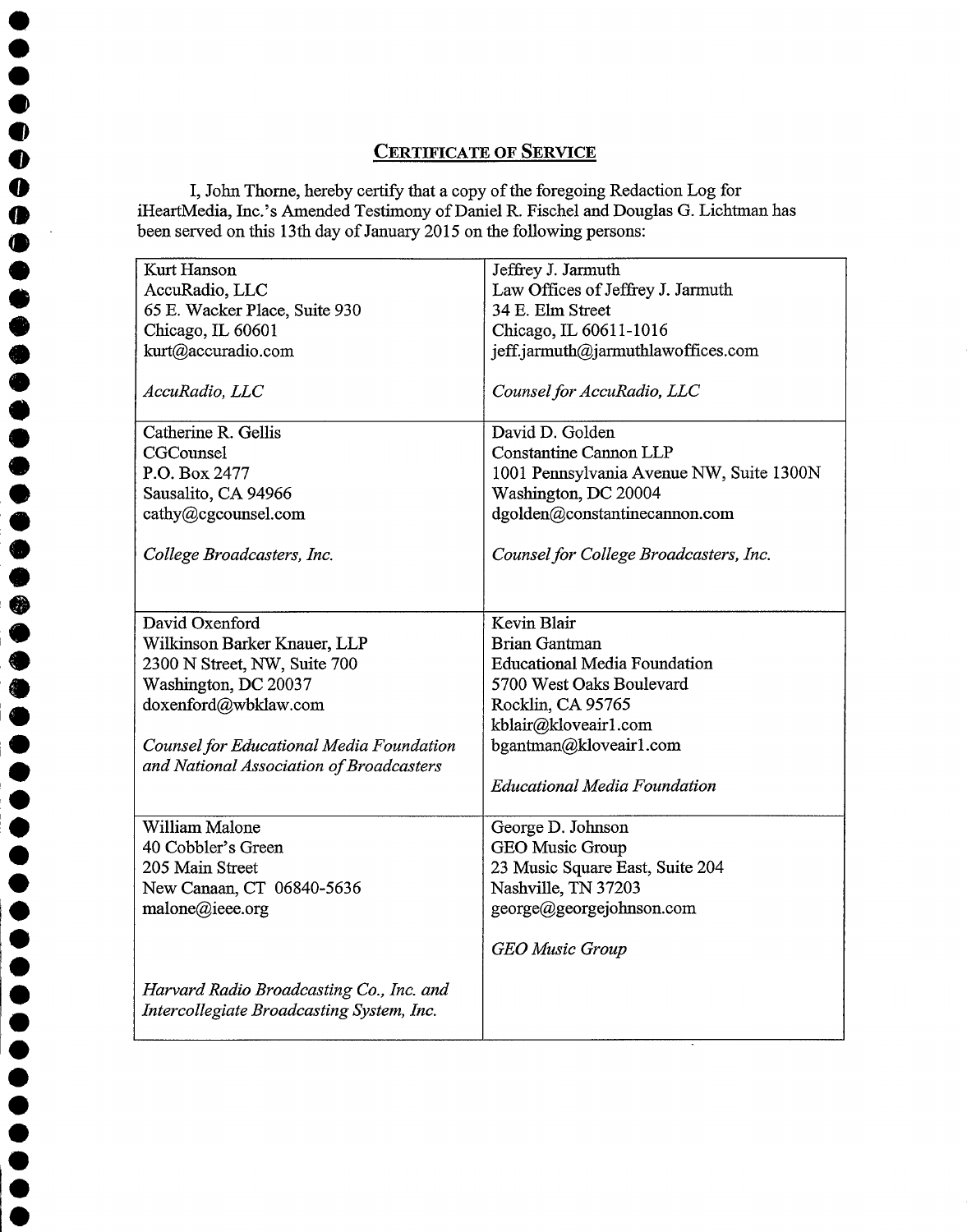|            | Frederick J. Kass                         | Jane Mago, Esq.                         |
|------------|-------------------------------------------|-----------------------------------------|
|            | Intercollegiate Broadcasting System, Inc. | Suzanne Head                            |
|            | 367 Windsor Highway                       | National Association of Broadcasters    |
|            | New Windsor, NY 12553-7900                | 1771 N Street, NW                       |
|            | ibs@ibsradio.org                          | Washington, DC 20036                    |
|            | ibshq@aol.com                             | jmago@nab.org                           |
|            |                                           | shead@nab.org                           |
|            |                                           |                                         |
|            | Intercollegiate Broadcasting System, Inc. | National Association of Broadcasters    |
|            |                                           |                                         |
|            | Bruce G. Joseph                           | Gregory A. Lewis                        |
|            | Karyn K. Ablin                            | National Public Radio, Inc.             |
|            | Michael L. Sturm                          | 1111 North Capitol Street, NE           |
|            | Wiley Rein LLP                            | Washington, DC 20002                    |
|            | 1776 K Street, NW                         | glewis@npr.org                          |
|            | Washington, DC 20006                      |                                         |
|            | bjoseph@wileyrein.com                     |                                         |
|            | kablin@wileyrein.com                      |                                         |
|            | msturm@wileyrein.com                      |                                         |
|            |                                           |                                         |
|            | Counsel for National Association of       | National Public Radio, Inc.             |
|            | <b>Broadcasters</b>                       |                                         |
|            |                                           |                                         |
|            | Kenneth L. Steinthal                      | <b>Ethan Davis</b>                      |
|            | Joseph R. Wetzel                          | King & Spalding LLP                     |
|            | King & Spalding LLP                       | 1700 Pennsylvania Avenue, NW            |
|            | 101 Second Street, Suite 2300             | Suite 200                               |
|            | San Francisco, CA 94105                   | Washington, DC 20006                    |
|            | ksteinthal@kslaw.com                      | edavis@kslaw.com                        |
|            | jwetzel@kslaw.com                         |                                         |
|            |                                           |                                         |
|            | Counsel for National Public Radio, Inc.   | Counsel for National Public Radio, Inc. |
|            |                                           |                                         |
|            | Antonio E. Lewis                          | Russ Hauth, Executive Director          |
|            | King & Spalding, LLP                      | Harv Hendrickson, Chairman              |
|            | 100 N. Tyron Street                       | National Religious Broadcasters         |
| Suite 3900 |                                           | Noncommercial Music License Committee   |
|            | Charlotte, NC 28202                       | 3003 Snelling Avenue North              |
|            | alewis@kslaw.com                          | Saint Paul, MN 55113                    |
|            |                                           | russh@salem.cc                          |
|            |                                           | hphendrickson@unwsp.edu                 |
|            |                                           |                                         |
|            | Counsel for National Public Radio, Inc.   |                                         |
|            |                                           | <b>National Religious Broadcasters</b>  |
|            |                                           | Noncommercial Music License Committee   |
|            |                                           |                                         |
|            |                                           |                                         |

 $\bullet$  $\bullet$ 

 $\bullet$  $\bullet$ 

 $\bullet$ 

 $\bullet$ 

 $\bullet$  $\bullet$  $\bullet$ 

**OOOO** 

 $\bullet$ 

 $\bullet$ 

 $\bullet$ 

 $\bullet$ 

 $\bullet$  $\bullet$  $\bullet$  $\bullet$  $\bullet$  $\bullet$  $\bullet$  $\bullet$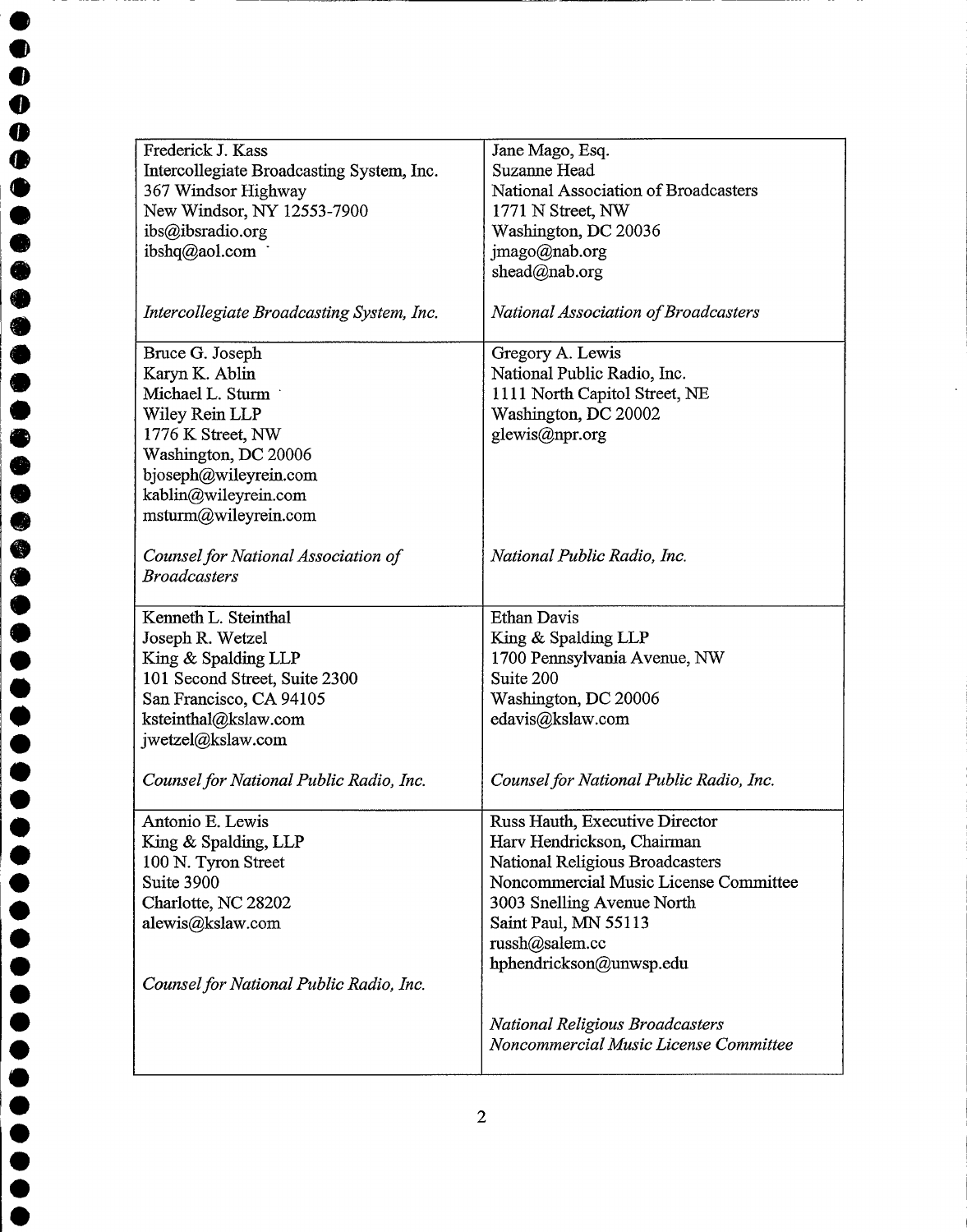| Paul Fakler                      | Glenn D. Pomerantz              |
|----------------------------------|---------------------------------|
| Arent Fox LLP                    | Kelly M. Klaus                  |
| 1675 Broadway                    | Anjan Choudhury                 |
| New York, NY 10019               | Melinda E. LeMoine              |
| paul.fakler@arentfox.com         | Kuruvilla J. Olasa              |
|                                  | Jonathan Blavin                 |
| Counsel for Sirius XM Radio Inc. | Rose Leda Ehler                 |
|                                  | Jennifer L. Bryant              |
|                                  | Munger, Tolles & Olson LLP      |
|                                  | 355 S. Grand Avenue, 35th Floor |
|                                  | Los Angeles, CA 90071-1560      |
|                                  | Glenn.Pomerantz@mto.com         |
|                                  | Kelly.Klaus@mto.com             |
|                                  | Anjan.Choudhury@mto.com         |
|                                  | Melinda.LeMoine@mto.com         |
|                                  | Kuruvill.Olasa@mto.com          |
|                                  | Jonathan.Blavin@mto.com         |
|                                  | Rose.Ehler@mto.com              |
|                                  | Jennifer.Bryant@mto.com         |
|                                  | Counsel for SoundExchange, Inc. |
| C. Colin Rushing                 |                                 |
| Bradley E. Prendergast           |                                 |
| SoundExchange, Inc.              |                                 |
| 733 10th Street, NW, 10th Floor  |                                 |
| Washington, DC 20001             |                                 |
| crusing@soundexchange.com        |                                 |
| bprendergast@soundexchange.com   |                                 |
| SoundExchange, Inc.              |                                 |

 $\ddot{\bullet}$  $\ddot{\bullet}$  $\check{\bullet}$  $\ddot{\bullet}$ e

 $\bullet$ 

 $\bullet$ 

 $\bullet$  $\bullet$  $\bullet$  $\bullet$ 

O  $\ddot{\bullet}$ **.** 

 $\bullet$ 

lO

 $\bullet$ 

 $\bullet$ 

 $\ddot{\bullet}$  $\ddot{\bullet}$ 

John Thorne

KELLOGG, HUBER, HANSEN, TODD, EVANS & FIGEL, P.L.L.C. 1615 M Street, NW, Suite 400 Washington, DC 20036 Telephone: (202) 326-7900 Facsimile: (202) 326-7999 jthorne@khhte.com

Counsel for iHeartMedia, Inc.